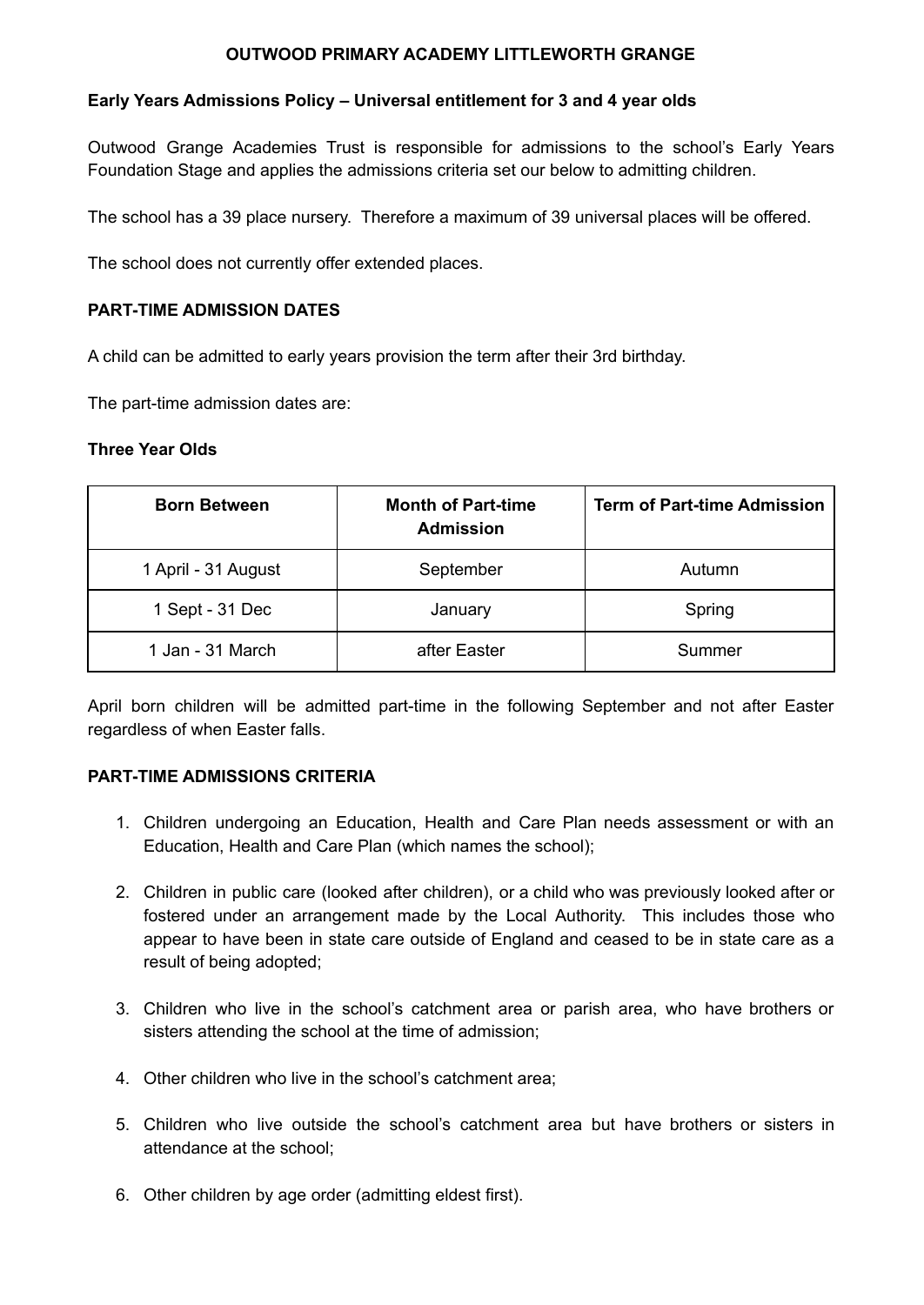### **ALLOCATING PLACES**

Parents/carers must contact the school directly when applying for a part-time nursery place. The child's name will be added to the school's nursery waiting list and the parent/carer will be requested to complete an application form, which includes collecting information regarding attendance patterns.

# **Parents who require less than 5 sessions / 15 hours per week will be considered alongside all other requests.**

Places will be allocated in accordance with the above admissions criteria.

The school will allocate universal places on the following dates:

| Term child will take up Early Years<br><b>Provision</b> | Week commencing date places will be<br>allocated |
|---------------------------------------------------------|--------------------------------------------------|
| Autumn                                                  | May                                              |
| Spring                                                  | October                                          |
| Summer                                                  | February                                         |

Any applications received after the specified dates will only be considered once all other applications have been dealt with.

Following the allocation of places, all parents will be notified in writing of the decision to grant a place, or not.

Following notification that a place is available, a child will be expected to take up the place within 2 weeks of the expected start date. If the child has not taken up the place after 2 weeks and a satisfactory explanation has not been provided to the Headteacher, then the offer of a part-time place can be removed.

The school will record evidence to verify a child's date of birth, identity and the parent's eligibility for extended hours as appropriate.

Parents are also asked to provide valid proof that the address given for the child is the address at which they are ordinarily resident. Parents are asked to sign the application form stating that all of the information provided is correct. If a parent/carer refuses to provide this then it could affect a parent's/carer's application for a part-time place. If a parent/carer provides inaccurate information, which results in an application not being successful, then the school reserves the right to remove the nursery place.

For admissions purposes only one address can be used as a child's permanent address. Where a child resides with more than one/parent carer, at different addresses, the school/academy will use the preference expressed by the parent/carer at the address where the child lives the majority of the time during the school week as the main place of residence.